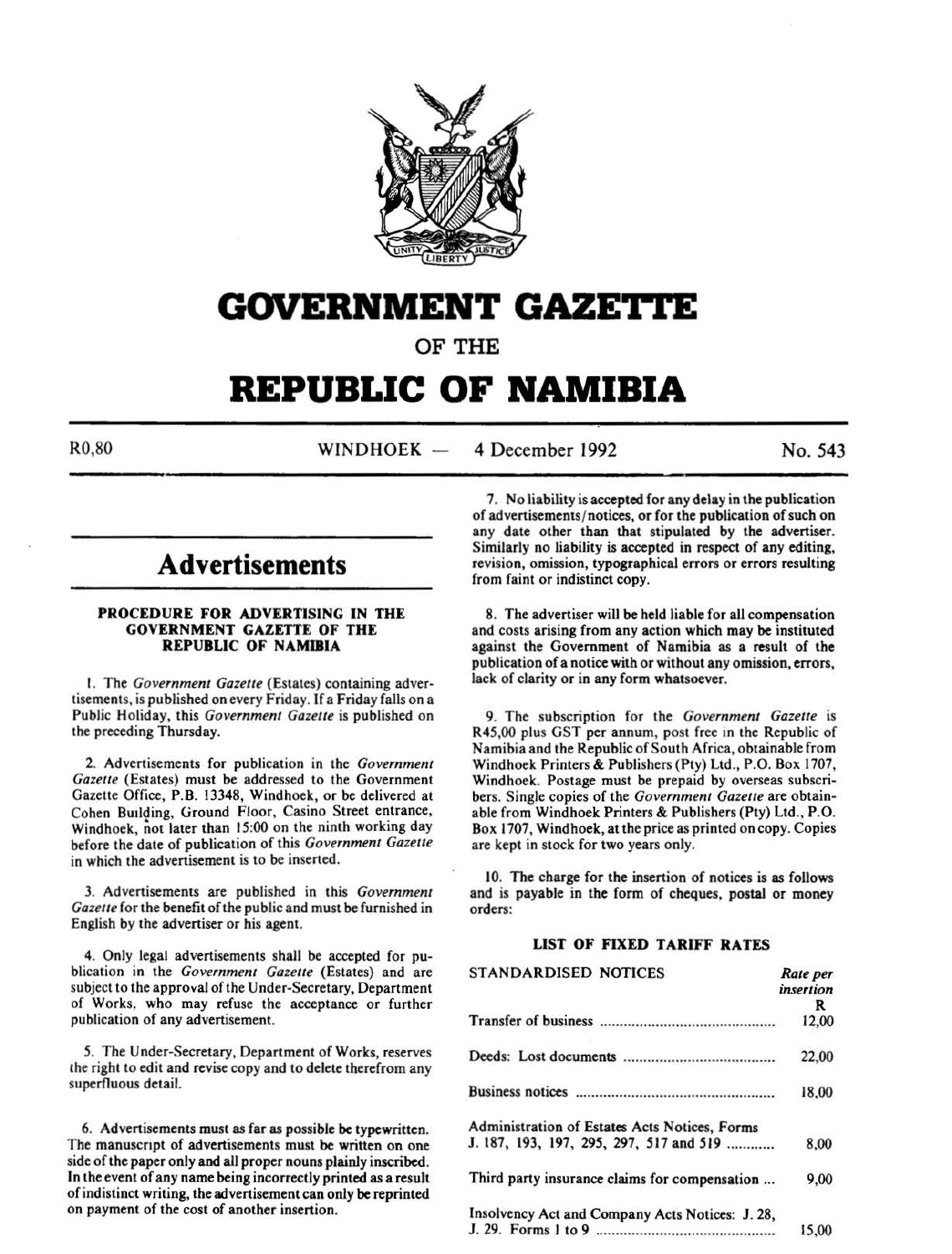| J.B. $-$ Forms 2 and $6 -$ additional statements<br>according to word count table, added to the basic |              |                                                                                                                                                                                                                       | 40,00  |
|-------------------------------------------------------------------------------------------------------|--------------|-----------------------------------------------------------------------------------------------------------------------------------------------------------------------------------------------------------------------|--------|
| traffic.                                                                                              |              | Liquidators' and other appointees' notices                                                                                                                                                                            | 25,00  |
| Change of name (two insertions)                                                                       | 108.00       | SALES IN EXECUTION AND OTHER PUBLIC SALES:                                                                                                                                                                            |        |
| Naturalisation notices (including a reprint for the                                                   | 8,00         |                                                                                                                                                                                                                       | 65,00  |
| Unclaimed moneys $-$ only in the <i>Government</i>                                                    |              | Public auctions, sales and tenders:                                                                                                                                                                                   | 22,00  |
| Gazette, closing date 15 January (per entry of                                                        |              |                                                                                                                                                                                                                       | 54,00  |
|                                                                                                       | 3,00         |                                                                                                                                                                                                                       | 82,00  |
|                                                                                                       | 18,00        | <b>ORDERS OF THE COURT:</b>                                                                                                                                                                                           |        |
|                                                                                                       | 8,00         | Provisional and final liquidations or sequestra-                                                                                                                                                                      | 50,00  |
| NON-STANDARDISED NOTICES                                                                              |              | Reduction or change in capital mergers, offers of                                                                                                                                                                     | 120,00 |
| Company notices:                                                                                      | $\mathbf{R}$ | Judical managements, curator bonis and similar                                                                                                                                                                        | 120,00 |
|                                                                                                       |              |                                                                                                                                                                                                                       | 15,00  |
| Short notices: Meetings, resolutions, offers of<br>compromise, conversions of companies, voluntary    |              | Supersession and discharge of petitions (J. 158)                                                                                                                                                                      | 15.00  |
| windings-up, et.: closing of members' registers<br>for transfer and/or declarations of dividends      | 40.00        | 11. The charge for the insertion of advertisements other<br>than the notices mentioned in paragraph 10 is at the rate<br>of R3,00 per cm double column. (Fractions of a cm must be<br>calculated as a cm).            |        |
| Declaration of dividends with profit statements,                                                      | 90,00        |                                                                                                                                                                                                                       |        |
| Long notices: Transfers, changes in respect of<br>shares or capital, redemptions, resolutions, volun- | 120,00       | 12. No advertisements shall be inserted unless the charge<br>is prepaid. Cheques, drafts, postal or money orders must be<br>made payable to the Under-Secretary, Department of<br>Works, Private Bag 13348, Windhoek. |        |
|                                                                                                       |              |                                                                                                                                                                                                                       |        |

#### FORM J 187

#### LIQUIDATION AND DISTRIBUTION ACCOUNTS IN DECEASED ESTATES LYING FOR INSPECTION

In terms of section 35(5) of Act 66 of 1965, notice is hereby given that copies of the liquidation and distribution accounts (first and final, *unless otherwise stated)* in the estates specified below will be open for the inspection of all persons interested therein for a period of 21 days (or shorter or longer if *specially stated)* from the date specified or from the date of publication hereof, whichever may be the later, and at the offices of the Master and Magistrates as stated.

Should no objection thereto be lodged with the Master concerned during the specified period, the executors will proceed to make payments in accordance with the accounts.

377/91 BESSINGER Calista Theresia 320703 08 *0005* 2, Windhoek. Supplementary. Windhoek, Windhoek. First National Trust, P.O. Box 448, Windhoek.

257/92 GILDENHUYS Cecilia Emmerentia Johanna, 490227 01 0024 5, No. 21 Sartre Street, Windhoek. 25 Days. Windhoek, Windhoek. First National Trust, P.O. Box 448, Windhoek.

174/92 WILLIAMS (born Botha) Eva Katrina, 230907 00 3500 4, No. 13 Delware Court, Annada) Street, Gardens. Windhoek. Lorentz & Bone, Standard Bank Chambers, Independence Avenue, P.O. Box 85, Windhoek.

490/92 VON WENZEL Waldemar, 651116 01 0021 I, Windhoek. Windhoek. Standard Bank Namibia Ltd., (Registered Bank), Trustee Branch, P.O. Box 2164, Windhoek.

246/92 FRECH Edda Johanne, 520412 01 0053 3, Windhoek. Alexander Frech, 450520 01 0022 0. Windhoek. Mr. K. Nieft, c/o Keller & Neuhaus Trust Co. (Pty) Ltd., P.O. Box 156, Windhoek.

398/92 STUNITZ Charlotte Marie Luise, 191226 01 0007 3, P.O. Box 9103, Windhoek. Windhoek. A.M.F. Hoff, (Executrix),  $c/\sigma$  Engling, Stritter & Partners, P.O. Box 43, Windhoek.

565/91 SCHULZ Ilse, 140712 01 0027 I, Aranos. 21 Days as from 4 December 1992. First and Final Liquidation and Distribution. Mariental, Windhoek. A.J. Smith, Executor Testamentary, P.O. Box 199, Mariental.

181/92 ERKRATH Friedrich Wilhelm, 070127 50 1100 8, No. 30 Glencoe Road, Oranjezicht, Cape Town. Margareta Erkrath. Windhoek. Lorentz & Bone, P.O. Box 85, Windhoek.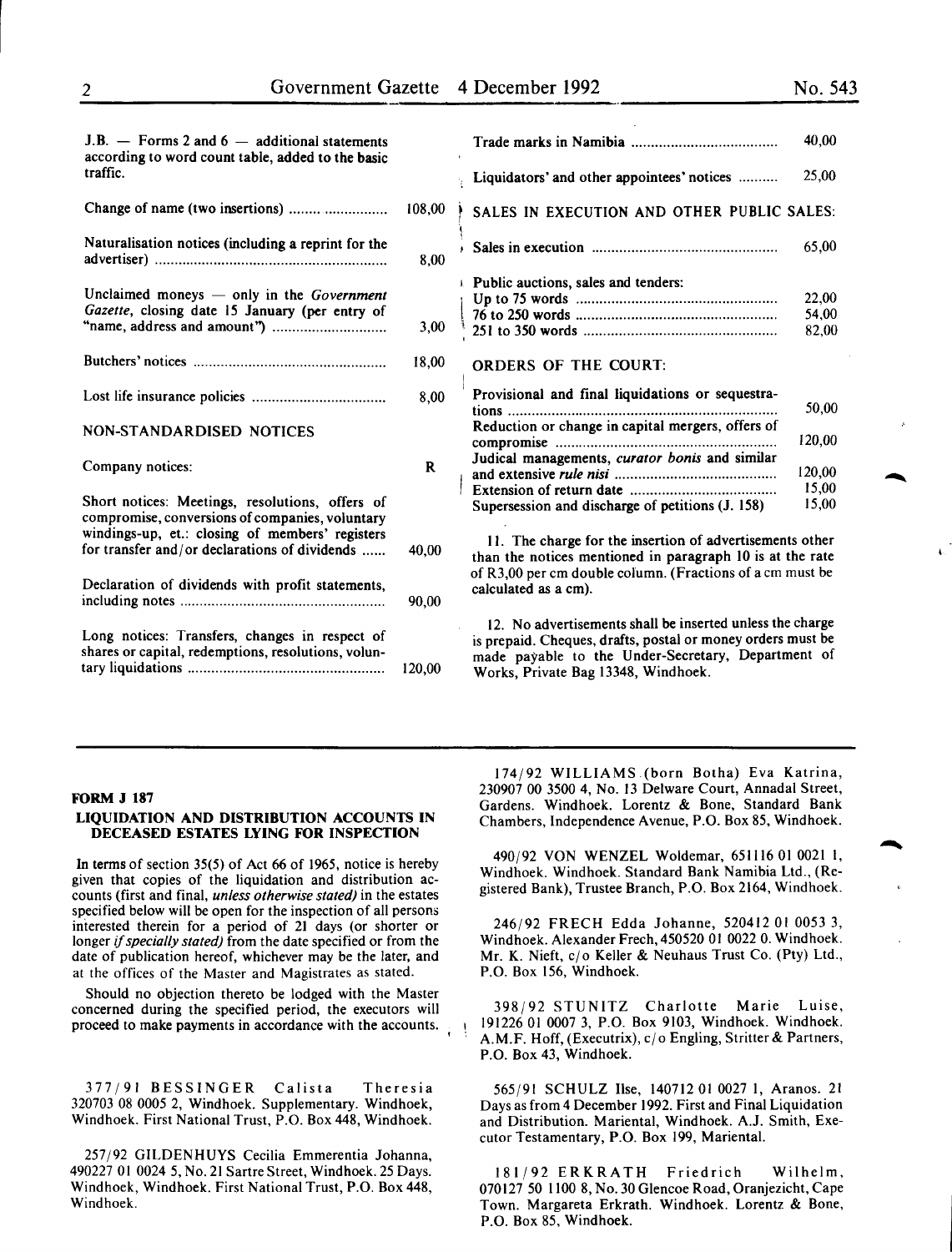..

470/92 ENGELHARD Wilhelm Albrecht Emmo Ernst Siegmund Ehrenfried, 050627 01 0004 3, Farm Wilhelm-Albrechtstal, District Otjiwarongo. Otjiwarongo, Windhoek. F.M. Oehl-Trust, P.O. Box 133, Windhoek.

510/92 KARSTEN Hester Hendrina (Hendriena), 410112010019 l,P.O.Box207,0maruru.JacobusHipner Venter Karsten. Omaruru, Windhoek. F.M. Oehl-Trust, P.O. Box 133, Windhoek.

476/92 RUST Godofred Gustav, 050419 01 0001 6, P.O. Box 245, Omaruru. Ruth Maria Johanna Rust. Omaruru, Windhoek. F.M. Oehi-Trust, P.O. Box 133, Windhoek.

511/92 SCHIELE Hans Peter Fritz Albert, 2007230100117, Bruhn Street, P.O. Box 1404, Windhoek. Windhoek. F.M. Oehl-Trust, P.O. Box 133, Windhoek.

504/92 FADEN Gertrud, II I 101 01 000 3, Okahandja. Okahandja, Windhoek. F.M. Oehl-Trust, P.O. Box 133, Windhoek.

#### FORM J 193

#### NOTICE TO CREDITORS IN DECEASED ESTATES

All persons having claims against the estates mentioned below are hereby called upon to lodge their claims with the executors concerned, whithin 30 days (or otherwise as indicated) calculated from the date of publication hereof. The information is given in the following order: Estate number, surname and christian names, date of birth, identity number, last address, date of death; surviving spouse's names, surname, date of birth and identity number; name and address of executor or authorised agent, period allowed for kdgement of *claims* if *other than 30 days.* 

496/92 ALLEN Louis John Halford, Windhoek, 24 January 1941, 410124 99 0021 4, Erf 135, Jade Street, Khomasdal, 20 October 1992. Eleanor Cynthia Allen, 23 January 1941, 410123 99 0012 2. First National Trust, P.O. Box 448, Windhoek.

507/92 GROBLER Louwrens Marthinus du Plessis, Windhoek, 3 February 1942, 420203 01 0025 5, No. 206 Ossmannweg, Okahandja, 27 September 1992. Huibrecht Elizabeth Grobler, 10 January 1953, 530110 00 0400 8. First National Trust, P.O. Box 448, Windhoek.

HEYDT Norman, Windhoek, 16 May 1968, 680516 01 0024 7, FarmZackenbergen No. 64, Maltahohe, 30 October 1992. Standard Bank Namibia Ltd., (Registered Bank), Trustee Branch, P.O. Box 2164, Windhoek.

JANSE VAN VUUREN Filupus Albertus, Windhoek, 2 April 1937, 370402 01 0002 7, Windhoek, II November 1992. Standard Bank Namibia Ltd., (Registered Bank), Trustee Branch, P.O. Box 2164, Windhoek.

BECKER Peter Franz Joseph, Windhoek, 18 November 1927, 271118 01 0010 0, Windhoek, 3 November 1992. Standard Bank Namibia Ltd., (Registered Bank), Trustee Branch, P.O. Box 2164, Windhoek.

63/92 BAUSCH Walter, Windhoek, 8 May 1924, 240508 50 1310 9, No.8 Namib Street, Walvis Bay, 20 December 1991. Bloemfontein Board of Executors and Trust Company Limited, cjo Old Mutual, 1st Floor, Old Mutual Building, 299 Independence Avenue, Windhoek.

530/92 JORDAAN Jacoba Johanna, Windhoek, 10 February 1909, 090210 01 0016 3, Farm Eckberg, District Maltahohe, 12 November 1992. F.M. Oehl-Trust, P.O. Box 133, Windhoek.

489/92 STEYN Abraham Petrus, Windhoek, 17 April 1912, 120417 01 0009 7, Ons Tuiste Old Aged Home, Keetmanshoop, 6 October 1992. Martha Elizabeth Albertina Steyn, 27 January 1916, 160127 01 0003 9. Mr. M.G. Steyn, P.O. Box 92, Keetmanshoop. Rissik, Cox & Probart, P.O. Box 90, Keetmanshoop.

405/92 HENDRICKSE John Rudolf, Windhoek, 18 December 1956, 561218 08 0023 2, House D75-23, cnr. of Diana and Elim Streets, Katutura, 14 July 1992. Gysbertus Johannes Ligthelm, cjo Dr. Weder, Kruger & Hartmann, P.O. Box 864, Windhoek.

SWARTBOOI Christoph, Windhoek, 15 October 1948, 481015 08 0031 6, Windhoek, 18 October 1992. Johanna Elizabeth Swartbooi, 24 August 1958, 580824 08 0060 9. Bank Windhoek Ltd., (Estate and Trust Department), P.O. Box 15, Windhoek.

#### FORM 4

#### LIQUIDATION ACCOUNTS AND PLANS OF DISTRIBUTION OR CONTRIBUTION IN SEQUESTRATED ESTATES OR COMPANIES BEING WOUND UP

Pursuant to section 108(2) of the Insolvency Act, 1936, section 136(2) of the Companies Act, 1926, and section 406(3) of the Companies Act, 1973, notice is hereby given that the liquidation account and plans of distribution or contribution in the estates or the companies mentioned below will lie open for inspection by creditors or contributories at the offices of the Master and the Magistrates stated therein, for a period of 14 days, or for such a period as stated therein, from the dates mentioned below or from the date of publication hereof, whichever may be the later date.

Wl6/90 Insolvent Estate N.G.J. Maritz, f.t.a. Nico Maritz Bouers. Second and Final Liquidation & Distribution Account. At the office of the Master of the High Court, Wmdhoek for a period of 14 days as from the 4th December 1992. I.R. McLaren, Trustee, Investment Trust Co. (Pty) Ltd., P.O. Box 21204, Windhoek.

 $\frac{1}{2}$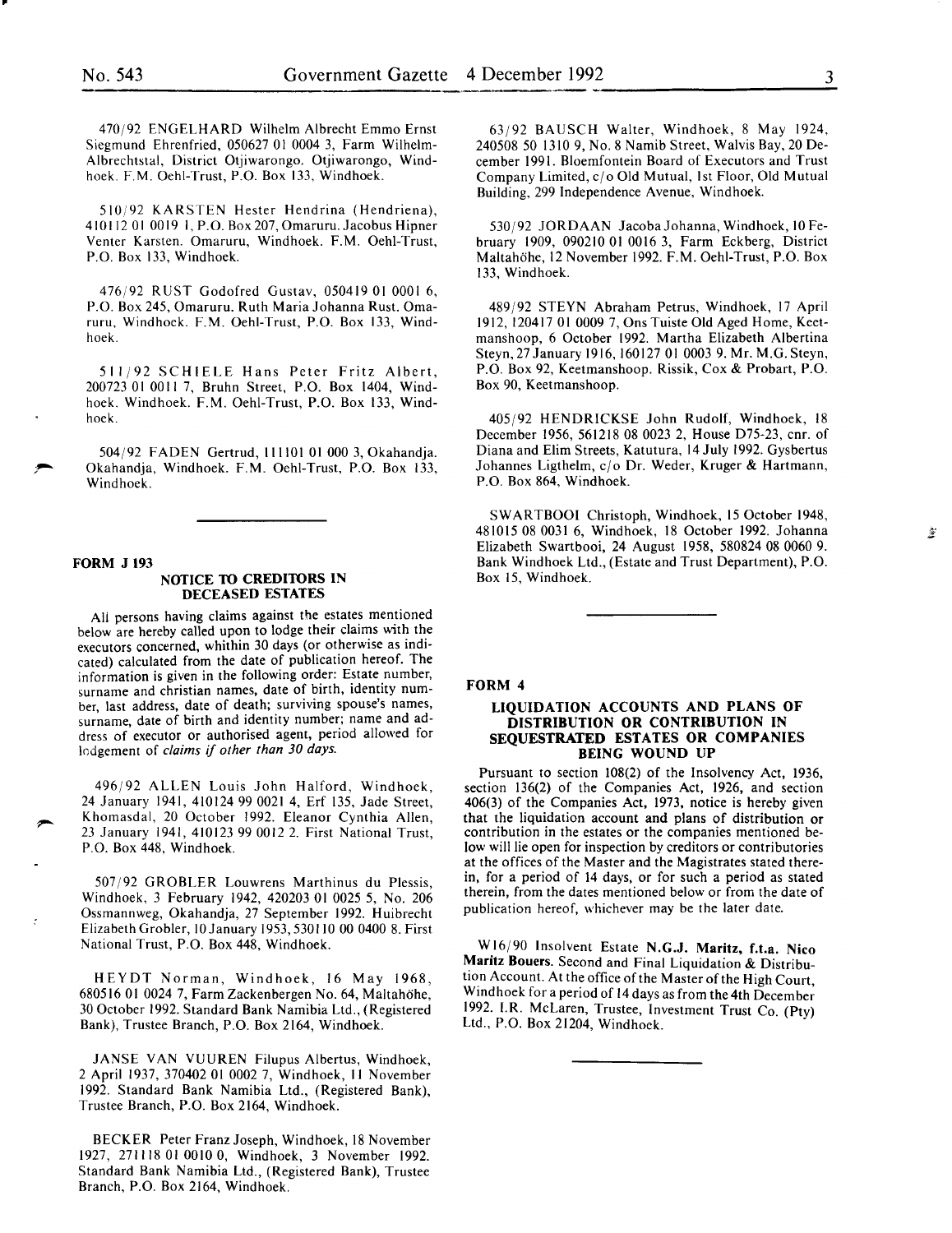#### FORM J 28

#### ESTATES OR COMPANIES SEQUESTRATED OR WOUND UP PROVISIONALLY

Pursuant to section 17(4) of the Insolvency Act, 1936, and section 356(1) of the Companies Act, 1973, notice is hereby given by the Master of the Supreme Court that the estates or companies mentioned below have been sequestrated or wound up provisionally by order of the said Court.

The particulars are given in the following order: Number of estate or company/name and address of estate or company/ date upon which and division of Court by which order made and upon the application of whom.

W21 /92 Willem Pienaar. 22 October 1992. High Court, Namibia. Windhoek Schlachterei.

W23/92 Petrus Johannes Basson, t.a. Boesmanland Bou. 13 November 1992. High Court, Namibia. Karel Richard Himmel.

W24/92 Adrian Johan Tromp. 20 October 1992. High Court, Namibia. Hermanus van der Merwe van Wyk.

#### FORM J 29

#### FIRST MEETINGS OF CREDITORS, CONTRIBUTORIES, MEMBERS OR DEBENTURE-HOLDERS OF SEQUESTRATED ESTATES, COMPANIES BEING WOUND UP OR PLACED UNDER PROVISIONAL JUDICIAL MANAGEMENT

The estates and companies mentioned below having been placed under sequestration, being wound up or having been placed under provisional judicial management by order of the Supreme Court of South West Africa, Masters of the Supreme Court hereby given notice, pursuant to section 17(4) and 40(1) of the Insolvency Act, 1936, section 119(3), 125(1) and 196bis(4) of the Companies Act, 1926, and sections 356(1), 364(1) and 429 of the Companies Act, 1973, that first meeting of creditors, contributories, members or debenture-holders of the said estates or companies will be held on the dates and at the times and places mentioned below, for proof of claims against the estates or companies, the election of trustees, liquidators or judicial managers or managers or provisional judicial managers or for the purposes referred to in section 364 or 431 of Act 61 or 1973, as the case may be.

Meetings in a place in which there is a Master's office, will be held before the Master; elsewhere they will be held before the Magistrate.

W21/92 Willem Pienaar. 22 November 1992. 20 November 1992. High Court, Namibia. 10:00, Master's Office, Windhoek, 16 December 1992.

#### IN THE HIGH COURT OF NAMIBIA

In the matter between:

| <b>NAMIB BUILDING SOCIETY</b>     | Plaintiff |
|-----------------------------------|-----------|
| and<br><b>CAREL MARTHINUS VAN</b> |           |
| <b>RENSBURG</b>                   | Defendant |

#### NOTICE OF SALE IN EXECUTION

In execution of a Judgement of the above Honourable Court in the above action, a sale without reserve will be held by the Deputy Sheriff, Windhoek, at Erf 4486, No. 164 Diaz Street, Suiderhof, Windhoek, on 11 January 1993, at 09:00, of the undermentioned property.

| <b>CERTAIN</b> | Erf 4486, No. 164 Diaz Street, Suider-<br>hof, Windhoek;                                                                                                                                                                                                                                          |
|----------------|---------------------------------------------------------------------------------------------------------------------------------------------------------------------------------------------------------------------------------------------------------------------------------------------------|
| <b>SITUATE</b> | In the Municipality of Windhoek<br>(Registration Division "K");                                                                                                                                                                                                                                   |
| MEASURING      | 1462 square metres;                                                                                                                                                                                                                                                                               |
| IMPROVEMENT    | Three-bedroom dwelling house with<br>sitting-room, dining-room, family<br>room, study, one-and-a-half bath-<br>room, kitchen, double garage and flat;                                                                                                                                             |
| <b>TERMS</b>   | 10% of the purchase price and the auc-<br>tioneer's commission must be paid on<br>the date of the sale. The further terms<br>and conditions of the sale will be read<br>prior to the auction and lie for inspec-<br>tion at the office of the Deputy She-<br>riff, Windhoek and at the offices of |

DATED at WINDHOEK this 19th day of November 1992.

the execution creditor's attorneys.

DR. WEDER, KRUGER & HARTMANN W.H. DICKS ATTORNEYS FOR PLAINTIFF Nimrod Building Casino Street Windhoek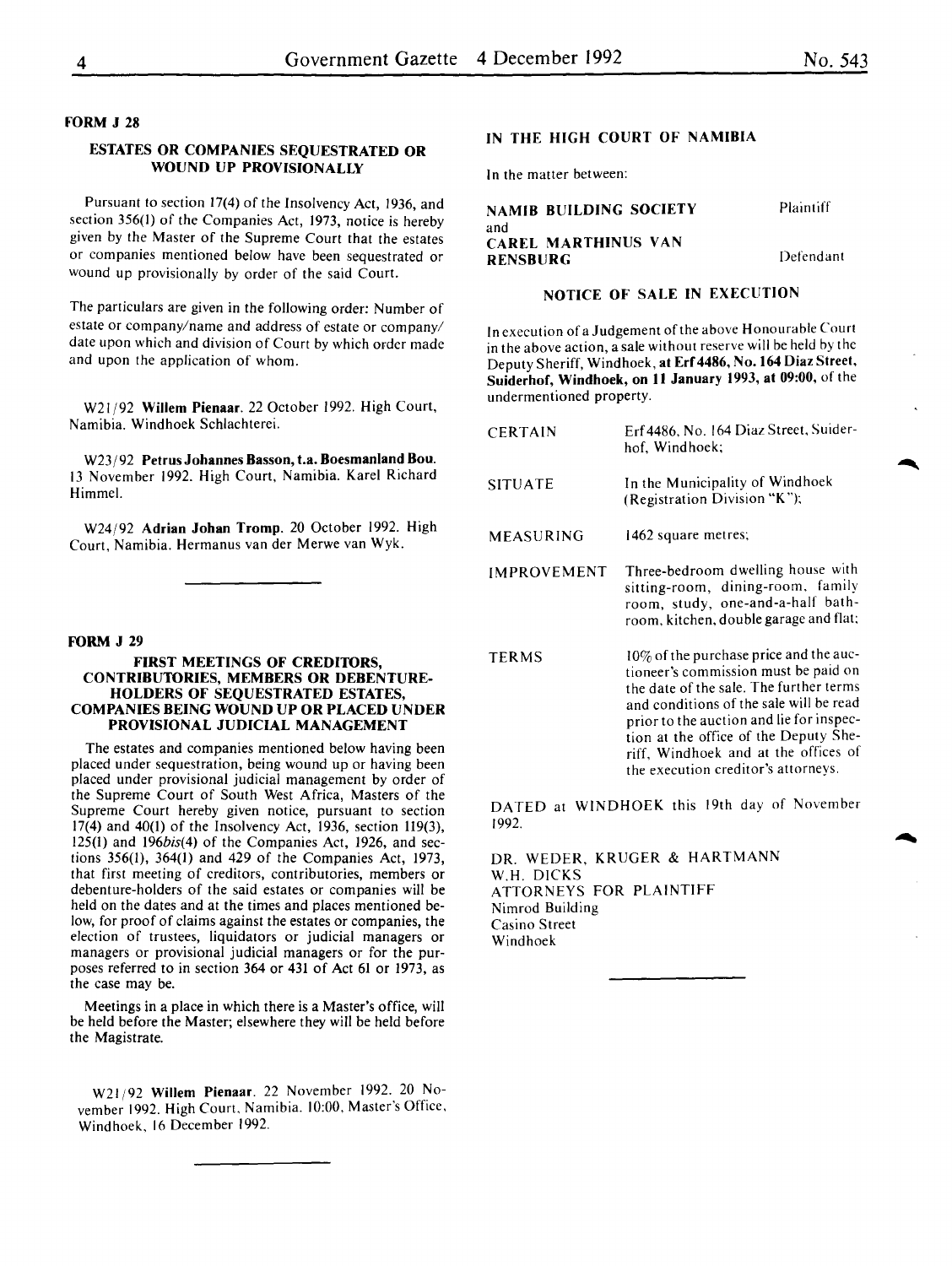夔

### NOTICE OF TRANSFER OF BUSINESS

TAKE NOTICE that MARIA JOHANNA CHRIS-TINA HARTMAN intends to alienate and dispose of the business being conducted by her under the name and style of ALMA MODEHUIS, Kaiserkrone Building, Erf 1771, Wmdhoek, Republic of Namibia, to and in favour of FRANCOIS DU TOIT who will carry on the aforesaid business for his own account under the same name and style on the aforesaid premises and that application will be made after publication of this notice to the Licensing Court at Windhoek at its next sitting on the 3rd of February 1993 for the transfer thereof, and this publication shall serve as due notice having been given in terms of Section 34 of the Insolvency Act No. 24 of 1936.

A.J. VAN DER MERWE R. OLIVIER & CO. ATTORNEYS 122 Leutwein Street Windhoek

#### **NOTICE**

I, MARIA MAGRIETHA KISTING, give hereby notice that I want to transfer the licence of PAPPA<sup>5</sup> FRY. trading as general dealer/restaurant and residing at premises No. 176 Block B, Rehoboth, from the name of MR. VAN DER WESTHUIZEN to my name. The business will be carrying on under the same name.

M.M. KISTING Premises No. 4531 Block B P.O. Box 3003 Rehoboth

#### NOTICE OF TRANSFER OF BUSINESS

KINDLY TAKE NOTICE that SIMON PIETER GOUWS intends to transfer and dispose of the business conducted by him as a General Dealer under the name and style of ELECTRO TSUMEB, Erf No. 73, Main Street, Tsumeb, to and in favour of PETRUS OXURUB who shall carry on the aforesaid business for his own account under the same name on the aforesaid premises, within a period of not less than 30 (thirty) days after publication of this notice. This publication shall further serve as due notice having been given in terms of section 34 of the Insolvency Act No. 24 of 1936 and furthermore that after 14 (fourteen) days of publication of this notice PETRUS OXURUB shall apply to the magistrate for the district of Tsumeb for the transfer of the trading licence in respect of the aforesaid business into his own name.

VAN SlTTERT & PRETORIUS Safari Centre P.O. Box 52 Tsumeb

#### NOTICE OF TRANSFER OF BUSINESS

KINDLY TAKE NOTICE that FOURTEEN DAYS after publication of this Notice application will be made to the Licensing Court Outjo, for the transfer of the General Dealer, Tobacco by Retail, Aerated and Mineral Waters, Fresh Produce, Patent Medicine and Restaurant Licences held by LEONEL ROSA PIAO NIVO, trading as OUTJO SUPERMARKET at Erf No. 139, Voortrekker Street, Outjo, to DANIEL PHILIPPUS LIEBENBERG, who will carry on business for his own account under the same name and address.

This application shall also serve as notice being given in terms of Section 34 of the Insolvency Act of 1936.

DATED and SIGNED at OUTJO this 11th day of November 1992.

A. DAVIDS & CO. APPLICANT'S ATTORNEY Voortrekker Street P.O. Box 106 **Outio** 

#### NOTICE

In terms of Section  $35(5)$  of Act 66 of 1965, notice is hereby given that a copy of the First and Final Liquidation Account in the Estate of the Late DAVID ELlA KIM NAMUND-JEBO, born 16 December 1930, married in community of property to THRESIA KAPANI NAMUNDJEBO, Identity Number 370912 11 0012, date of death 13 February 1991, of Oshakati, Namibia, will be open for inspection for all persons interested therein for a period of21 days from the date of publication hereof, whichever may be the latter, and at the office of the Chief Magistrate for the district of Tsumeb, Namibia, as stated.

Should no objection thereto be lodged with the Chief Magistrate concerned during the specified period, the executors will proceed to make payments in accordance with the account.

BEHRENS & PFEIFFER ATTORNEYS/ AGENTS FOR EXECUTORS Schoemanshoek Building 98 Gobabis Road P.O. Box 11275 Windhoek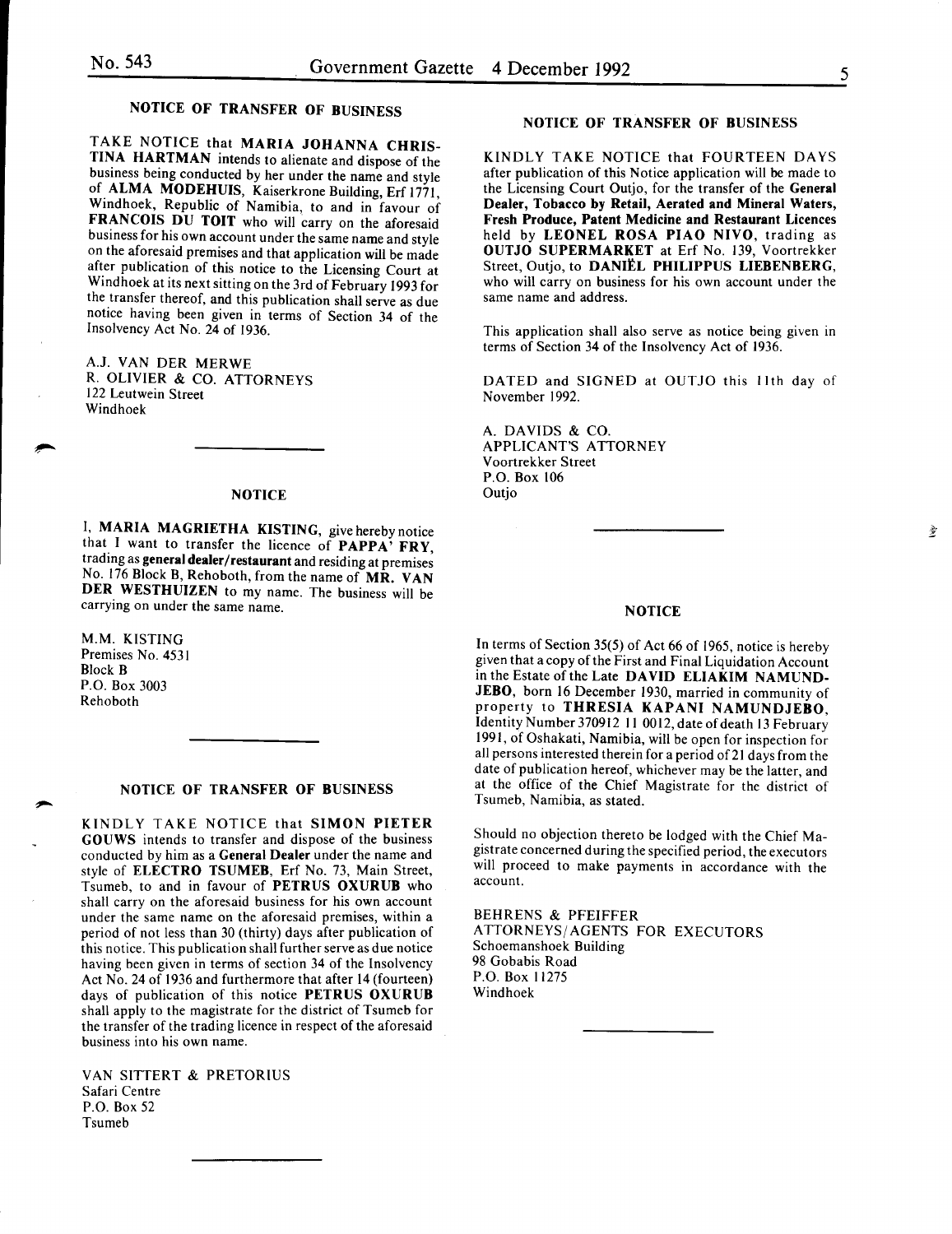#### THE ALIENS ACT, 1937 NOTICE OF INTENTION OF CHANGE OF SURNAME

I, IIYAMBULA SHEYA NAHAS, residing at Okahandja and employed as a Soldier at the Okahandja Military Base, intend applying to the Minister of Home Affairs for authority under section 9 of the Aliens Act, 1937, to assume the surname MWAALA for the reason that NAHAS is the name that I have been using abroad.

I previously bore the names IIYAMBULA SHEYA NAHAS.

Any person who objects to my assumption of the said surname of MWAALA should as soon as may be lodge his/ her objection, in writing, with a statement for his/ her reasons therefor, with the Magistrate of Okahandja.

(Sgd.) I.S. NAHAS Private Bag 2017 Okahandja Dated: 24 November 1992

1022

#### THE ALIENS ACT, 1937 NOTICE OF INTENTION OF CHANGE OF SURNAME

I, HENDRINA NELAO PAULUS, residing at Ondangwa and presently unemployed, intend applying to the Minister of Home Affairs for authority under section 9 of the Aliens Act, 1937, to assume the surname UUND-JONDJO for the reason that HENDRINA NELAO PAULUS are my sister's names and surname but my photo is on the I.D. card.

I previously bore the names HENDRINA NELAO PAULUS.

Any person who objects to my assumption of the said surname of UUNDJONDJO should as soon as may be lodge his/ her objection, in writing, with a statement for his/her reasons therefor, with the Magistrate of Ondangwa.

(Sgd.) H.N. PAULUS P.O. Box 217 Ondangwa Dated: 24 November 1992 1023

#### THE ALIENS ACT, 1937 NOTICE OF INTENTION OF CHANGE OF SURNAME

I, SELMA DAVID, residing at 019/55, Katutura, and presently unemployed, intend applying to the Minister of Home Affairs for authority under Section 9 of the Aliens Act, 1937, to assume the surname NATHILE for the reason that I used my father's name as surname in the past and I now wish to use my father's surname.

I previously bore the names SELMA DAVID.

Any person who objects to my assumption of the said surname of **NATHILE** should as soon as may be lodge his/her objection, in writing, with a statement of his/her reasons therefor, with the Magistrate of Windhoek.

(Sgd.) S. DAVID Dated: 27 January 1992

1021

#### METJE & ZIEGLER LIMITED (Incorporated in the Republic of Namibia)

#### NOTICE OF PREFERENCE DIVIDEND NUMBER 89

NOTICE IS HEREBY GIVEN that the dividend for the six months ending December 31, 1992, at the rate of 5,5% per annum has been declared payable on or about January 15, 1993, to all preference shareholders registered in the books of the company at the close of business on December 18, 1992.

In terms of Namibian income tax legislation non-resident shareholders' tax is deductible at the rate of 10,0% on dividends payable to shareholders resident outside Namibia.

BY ORDER OF THE BOARD

K.A.H.A.S. VON DER PFORTE SECRETARY

Transfer Secretaries: Ernst & Young P.O. Box 1857 Windhoek